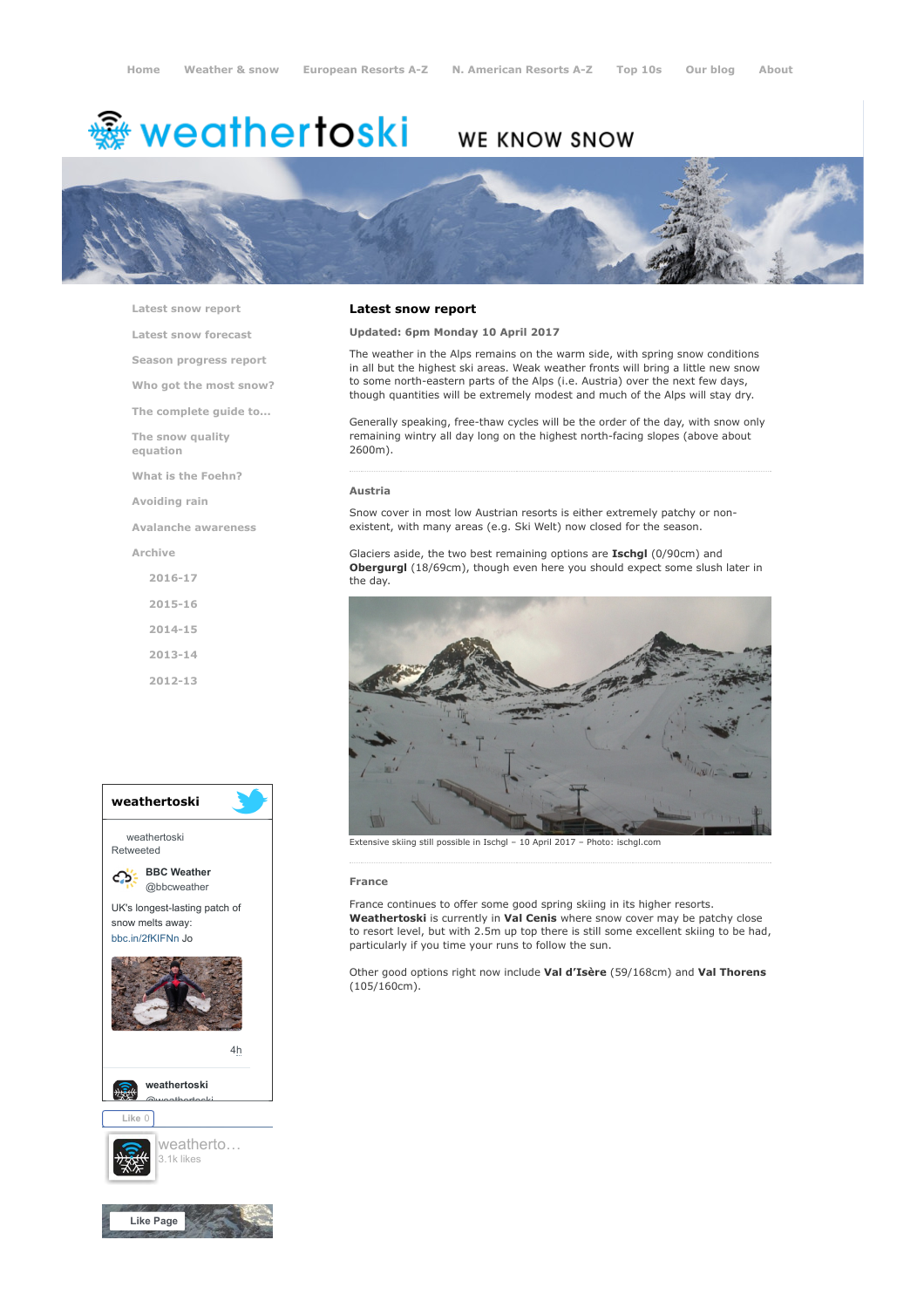Follow me on: **Luitt** 

[Tweet](https://twitter.com/intent/tweet?original_referer=https%3A%2F%2Fwww.weathertoski.co.uk%2Fweather-snow%2Farchive%2Fsnow-report-10-04-2017%2F&ref_src=twsrc%5Etfw&text=Weather%20to%20ski%20-%20Snow%20report%20-%2010%20April%202017&tw_p=tweetbutton&url=https%3A%2F%2Fwww.weathertoski.co.uk%2Fweather-snow%2Farchive%2Fsnow-report-10-04-2017%2F)

Tweet this page





## Contact us...

 $G^+$ 

Got a burning question about weather or snow conditions in the Alps? [Contact us](https://www.weathertoski.co.uk/about-1/contact-us/) and we'll do our best to answer it...

E: [info@weathertoski.co.uk](mailto:fraser@weathertoski.co.uk)

T: +44 (0)20 3151 3154



#### Italy

Many low Italian resorts have now closed for the season but there is still some good skiing to be had, especially (but not exclusively) in the higher resorts of the west, such as Cervinia (0/195cm) and Alagna (0/180cm).

Even here, however, expect plenty of slush on the lower slopes later in the day.



Lots of snow still at altitude in the Monte Rosa region – 10 April 2017 – Photo: monterosa-ski.com

#### Switzerland

Like everywhere else in the Alps, snow cover in Switzerland is now very patchy low down with most resorts in full spring-mode. As is normally the case at this time of year, Zermatt (0/180cm) and Saas-Fee (20/270cm) can offer the most consistent snow conditions due to their superior top height.

Lower down you can still find some enjoyable skiing in the likes of Wengen (0/60cm), but the window of opportunity for reasonable snow quality is growing narrower each day.



Spring snow conditions in the Swiss Portes du Soleil. This is a north-facing slope in Les Crosets – 10 April 2017 – Photo: tele-champery.ch

Rest of Europe